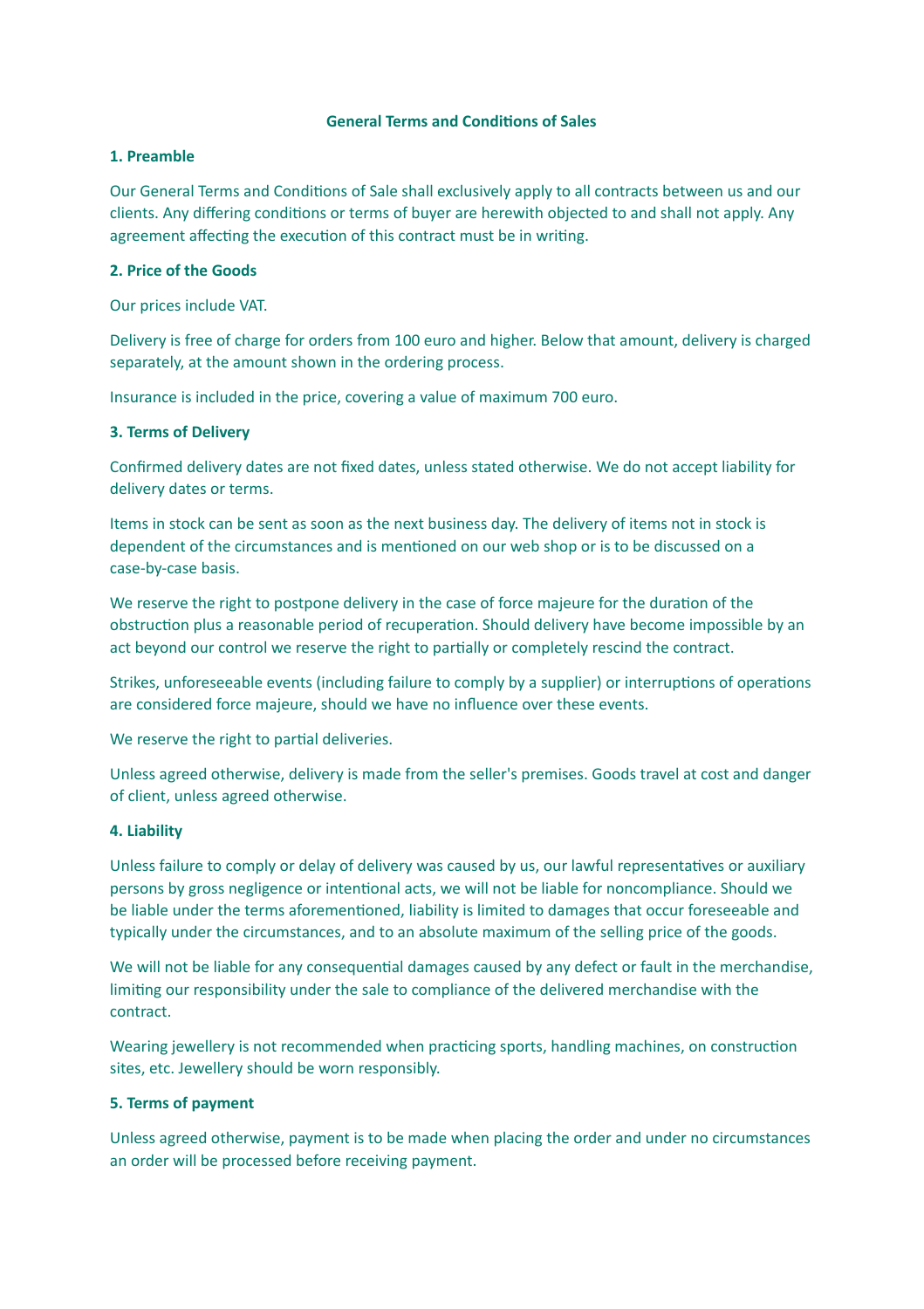Payment can be made through the means mentioned on our web shop.

# **6. Places of delivery**

Orders are only accepted from buyers residing in a member country of the European Union. We reserve the right to refuse orders that are to be sent to an address our transport and delivery company does not service.

Buyers residing in a country outside the European Union may request to place an order by sending us an email to that extent, whereby we reserve the right to accept such request at our discretion under the present terms and conditions and additional terms to be discussed.

# **7. Warranty**

The buyer shall examine the merchandise upon delivery, checking the goods in every aspect, and determine if merchandise is suitable for the intended purposes, if necessary by appropriate testing.

Claims for visible defects will only be accepted if we are informed immediately upon detection of any fault and the items are returned within 15 days after delivery.

Gemstones are natural materials. The colour may differ from the pictures, we do not provide warranty for that. All our jewels are handcrafted. Minor deviations from the photos are possible and no warranty is given for that either.

In the case of hidden faults claims must be made within 6 month of delivery of the goods. In any case the term of warranty is limited to 2 years after delivery.

If any valid claim of faulty merchandise is made, we are obliged to either replace the merchandise free of charge or repair it, the choice being at our sole discretion. Buyer may chose reduction of price or cancellation of contract, should our efforts fail.

The warranty does not cover damages to the goods that were caused by improper handling, wear and tear or storage after the passage of risk or where caused by external factors that were not foreseen in the contract.

The oxidation of silver is a normal wear and tear process for which no guarantee is given.

# **8. Return policy**

This return policy only applies to items we have in stock, never to items made to order or items made to measure. If the return policy in this article applies, the conditions are the following.

The client has 15 calendar days to return an item from the date he/she received it.

To be eligible for a return, the item must be unused and in the same condition as it was received, in the original packaging.

Once we receive the item, we will inspect it and notify the client that we have received the returned item. We will notify the client on the status of the refund after inspecting the item.

If the return is approved, we will initiate a refund by the original method of payment. It will be received within a certain amount of days, depending on the method of payment, and no later than 15 days after the return was received.

The client is responsible for paying for the own shipping costs for returning the item and has to use the same delivery service as was used by us for sending the item.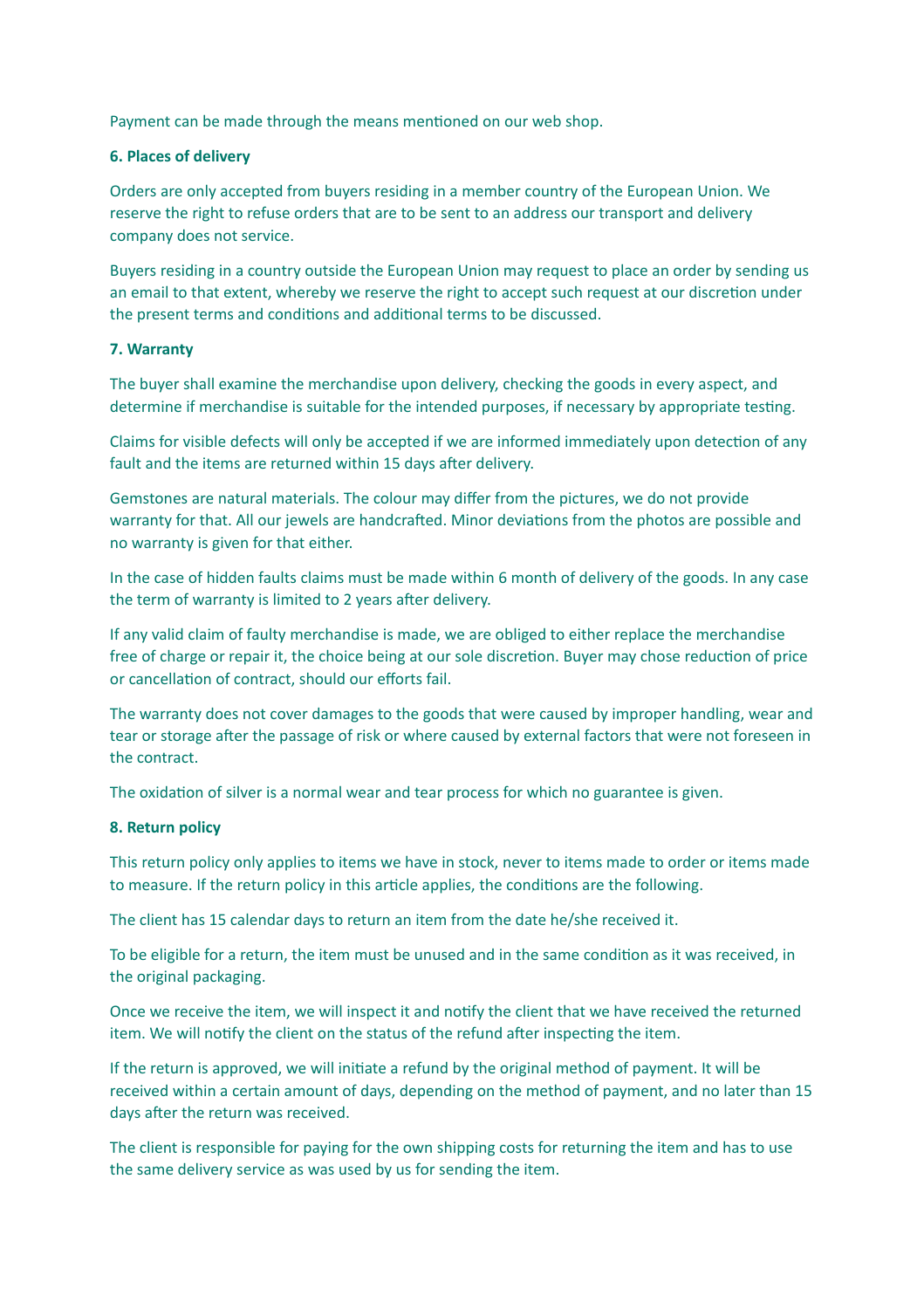Shipping costs and other additions such as extra insurance and the like are nonrefundable.

## **9. Privacy policy**

Personal data are processed via our web shop. We consider the careful handling of personal data to be very important, so we process and secure personal data accordingly. When we process data, we comply with the requirements imposed by privacy laws. That means, among other things, that:

- we clearly state the purposes for which we process personal data, and we fulfill this requirement via this privacy statement;
- we limit our collection of personal data to those data necessary for legitimate purposes;
- in cases where the client's consent is required, we first ask for the explicit consent before we process your personal data;
- we take appropriate security measures to protect your personal data, and require the same of parties that process personal data on our behalf;
- we respect your right to inspect, correct or remove your personal data upon your request.

We are responsible for processing the data. This privacy statement explains which personal data we collect and use, and for which purposes.

We only retain and use the personal data provided directly by the client.

We use the following data for the purposes mentioned in this privacy statement: name and delivery address, phone number, invoice address, e-mail address, payment details, gender and date of birth.

Certain parts of our web shop require the client to first register. After registration, we retain the personal data provided under the client's chosen username. We retain this data so that the client does not have to enter it every time, and so that we can contact him/her in the context of execution of the agreement.

We will not pass on to third parties the data linked to the username, unless this is necessary in the context of executing the agreement or if this is legally required. In the event of suspected fraud or abuse of our website, the personal data may be submitted to the competent authorities.

For the purpose of contract performance, we disclose the client's data to the shipping company in the scope required for the delivery of the ordered goods. Depending on the payment service provider the client selected during the ordering process, we disclose the payment details collected for order processing purposes to the bank commissioned to handle the payment and, as the case may be, to the payment service provider commissioned by us or to the selected payment service.

Our web shop may offer a newsletter to inform those interested in our products and services. If a client subscribes to our newsletter, we will regularly send our e-mail newsletter based on consent, using the data required or disclosed for this purpose. The client may unsubscribe from the newsletter service at any time. For this purpose we provide the opt-out link in the newsletter. Upon unsubscription, we will delete the email address unless the client has expressly consented to the further use of the data or we reserve the right to further use the personal data in the scope and manner permitted by the law.

Our web shop uses cookies. Cookies are also placed by third parties engaged by us.